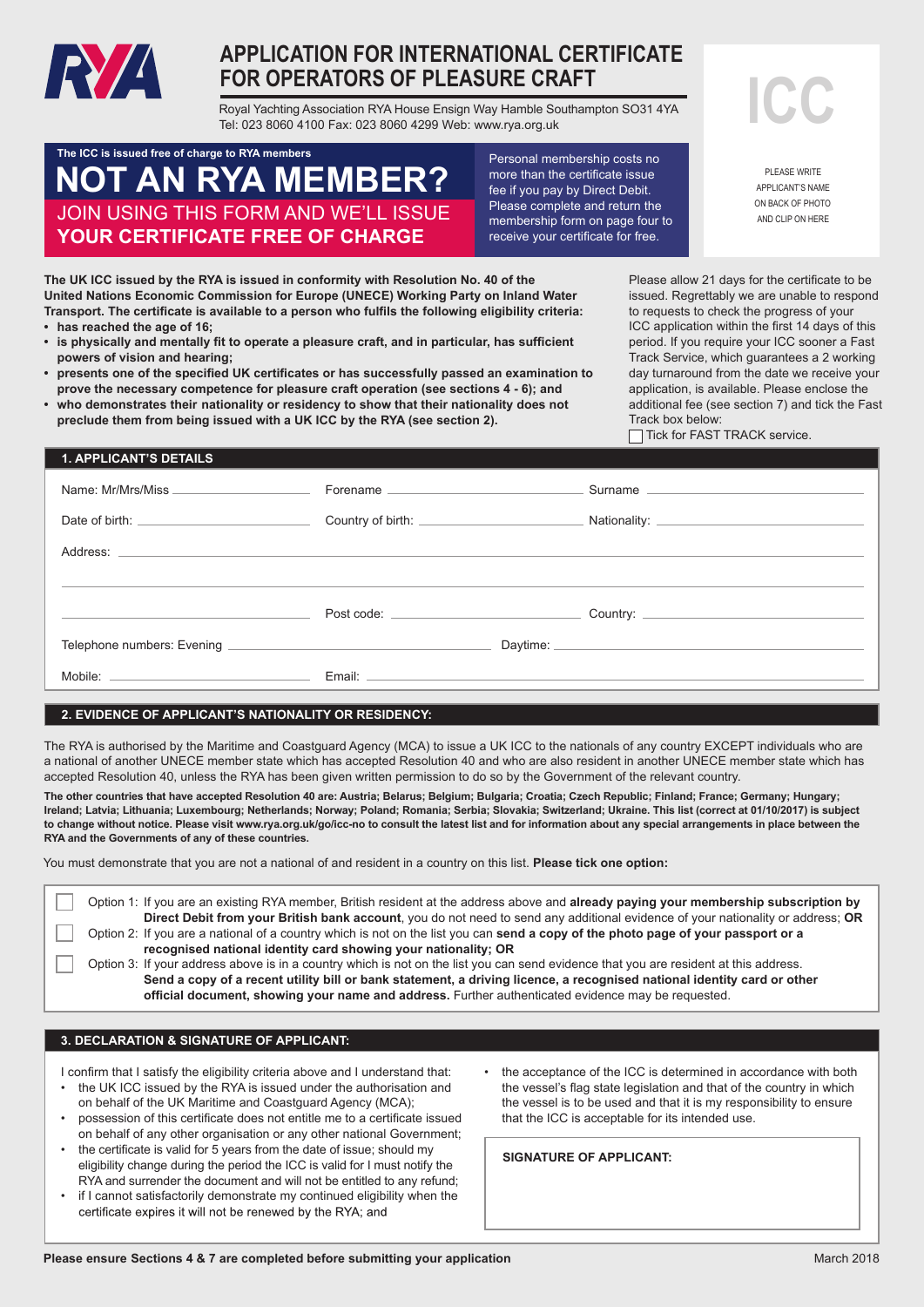#### | 4. EVIDENCE OF APPLICANT'S COMPETENCE | To be completed by the applicant

| Evidence of your competence must be provided for each category you require validated on your ICC. Please indicate the ICC categories you are<br>applying for and the evidence of competence you are enclosing. You must tick at least one box in each of lists 1 and 2 below:<br><b>CATEGORY</b><br><b>EVIDENCE</b><br>TICK BOX IF<br><b>NOTES</b><br><b>REQUIRED</b><br>Coastal<br>This category will be validated unless courses / assessments have been conducted on<br>inland waters or the certificate you are presenting does not demonstrate competence to<br>waters<br>skipper a boat in coastal waters e.g. RYA Helmsman's Course Completion Certificate or<br>$1$ ST 1<br>MCA Tier 2 Boatmaster qualifications<br>Must be supported by<br>Inland<br>Provide a copy of one of the following and tick the relevant box:<br>RYA Practical certificate<br>$\Box$ Enclose print out to show CEVNI test passed online; or<br>waters<br>□ Affiliated Club or Recognised Training Centre to sign off CEVNI test in section 5<br>or ICC Assessment.<br>Sail<br>Provide a copy of one of the following and tick the relevant box:<br>The power category will<br>(including<br>RYA Day Skipper Sail (Practical) or Coastal Skipper Sail (Practical) Course<br>also be validated with the<br>Completion Certificate; or<br>"up to 10m length overall"<br>auxiliary<br>RYA/MCA Coastal Skipper or Yachtmaster® Sail (coastal, offshore or ocean)<br>restriction to allow you<br>engine)<br>Certificate of Competence; or<br>to drive a tender with an<br>$\Box$ RYA ICC assessment aboard a sailing yacht with auxiliary engine signed off in section 5<br>outboard etc.<br>Provide a copy of one of the following and tick the relevant box:<br>The ICC's validity for<br>Power<br>RYA Powerboat Level 2 or higher Course Completion Certificate (the ICC will only be<br>power driven vessels will<br>(validity<br>valid for vessels up to 10m LOA; certificates from inland courses do not validate the<br>be restricted to vessels<br>may be<br>"up to 10m LOA" if the<br>coastal waters category); or<br>restricted to<br>RYA Day Skipper Motor (Practical) or Coastal Skipper Motor (Practical) Course<br>10m LOA<br>evidence provided is an<br>Completion Certificate: or<br><b>RYA Powerboat Course</b><br>see notes)<br>RYA/MCA Coastal Skipper or Yachtmaster® Power (coastal, offshore or ocean)<br><b>Completion Certificate</b><br>Certificate of Competence; or<br>or if the RYA ICC<br>Advanced Powerboat RYA/MCA Certificate of Competence; or<br>assessment has been<br>For RYA<br>RYA Inland Waterways Helmsman Course Completion Certificate (does not validate<br>taken at a powerboat<br><b>HQ</b> internal<br>the coastal waters category); or<br>recognised training<br>RYA Helmsman's Course Completion Certificate (does not validate the coastal waters<br>centre or on a power<br>use only:<br>$\mathbf{z}$<br>Certificate<br>boat or a motor cruiser<br>category); or<br><b>LIST</b><br>MCA Deck Officer Certificate of Competence (any grade); or<br>of under 10m LOA.<br>to be issued<br>RN, Army or RAF Bridge Watchkeeping Certificate; or<br>with power<br>MCA or Local Authority Boatman's Licence; or<br>category<br>MCA Boatmaster Certificate (Tier 1 Level 1 and Tier 2 do not validate the coastal<br>restricted<br>waters category); or<br>to vessels<br>RYA ICC assessment aboard a power boat or motor cruiser (to be signed off in<br>up to 10m<br>section 5) (the ICC will only be valid for vessels up to 10m LOA if the RYA ICC<br>LOA<br>assessment has been taken at a powerboat recognised training centre or on a power<br>boat or a motor cruiser of under 10m LOA)<br>There is no ICC<br>Provide a copy of one of the following and tick the relevant box:<br>RYA Personal Watercraft Proficiency Certificate; or<br>assessment for<br>Personal<br>RYA Powerboat Level 2 or higher Course Completion Certificate; or<br><b>Personal Watercraft</b><br>watercraft |
|-------------------------------------------------------------------------------------------------------------------------------------------------------------------------------------------------------------------------------------------------------------------------------------------------------------------------------------------------------------------------------------------------------------------------------------------------------------------------------------------------------------------------------------------------------------------------------------------------------------------------------------------------------------------------------------------------------------------------------------------------------------------------------------------------------------------------------------------------------------------------------------------------------------------------------------------------------------------------------------------------------------------------------------------------------------------------------------------------------------------------------------------------------------------------------------------------------------------------------------------------------------------------------------------------------------------------------------------------------------------------------------------------------------------------------------------------------------------------------------------------------------------------------------------------------------------------------------------------------------------------------------------------------------------------------------------------------------------------------------------------------------------------------------------------------------------------------------------------------------------------------------------------------------------------------------------------------------------------------------------------------------------------------------------------------------------------------------------------------------------------------------------------------------------------------------------------------------------------------------------------------------------------------------------------------------------------------------------------------------------------------------------------------------------------------------------------------------------------------------------------------------------------------------------------------------------------------------------------------------------------------------------------------------------------------------------------------------------------------------------------------------------------------------------------------------------------------------------------------------------------------------------------------------------------------------------------------------------------------------------------------------------------------------------------------------------------------------------------------------------------------------------------------------------------------------------------------------------------------------------------------------------------------------------------------------------------------------------------------------------------------------------------------------------------------------------------------------------------------------------------------------------------------------------------------------------------------------------------------------------------------------------------------------------------------------------------------------------------------------------------------------------------------------------------------------------------------------------------------------------------------------------------------------------------------------------------------------------------------------------------------------------|
|                                                                                                                                                                                                                                                                                                                                                                                                                                                                                                                                                                                                                                                                                                                                                                                                                                                                                                                                                                                                                                                                                                                                                                                                                                                                                                                                                                                                                                                                                                                                                                                                                                                                                                                                                                                                                                                                                                                                                                                                                                                                                                                                                                                                                                                                                                                                                                                                                                                                                                                                                                                                                                                                                                                                                                                                                                                                                                                                                                                                                                                                                                                                                                                                                                                                                                                                                                                                                                                                                                                                                                                                                                                                                                                                                                                                                                                                                                                                                                                                                   |
|                                                                                                                                                                                                                                                                                                                                                                                                                                                                                                                                                                                                                                                                                                                                                                                                                                                                                                                                                                                                                                                                                                                                                                                                                                                                                                                                                                                                                                                                                                                                                                                                                                                                                                                                                                                                                                                                                                                                                                                                                                                                                                                                                                                                                                                                                                                                                                                                                                                                                                                                                                                                                                                                                                                                                                                                                                                                                                                                                                                                                                                                                                                                                                                                                                                                                                                                                                                                                                                                                                                                                                                                                                                                                                                                                                                                                                                                                                                                                                                                                   |
|                                                                                                                                                                                                                                                                                                                                                                                                                                                                                                                                                                                                                                                                                                                                                                                                                                                                                                                                                                                                                                                                                                                                                                                                                                                                                                                                                                                                                                                                                                                                                                                                                                                                                                                                                                                                                                                                                                                                                                                                                                                                                                                                                                                                                                                                                                                                                                                                                                                                                                                                                                                                                                                                                                                                                                                                                                                                                                                                                                                                                                                                                                                                                                                                                                                                                                                                                                                                                                                                                                                                                                                                                                                                                                                                                                                                                                                                                                                                                                                                                   |
|                                                                                                                                                                                                                                                                                                                                                                                                                                                                                                                                                                                                                                                                                                                                                                                                                                                                                                                                                                                                                                                                                                                                                                                                                                                                                                                                                                                                                                                                                                                                                                                                                                                                                                                                                                                                                                                                                                                                                                                                                                                                                                                                                                                                                                                                                                                                                                                                                                                                                                                                                                                                                                                                                                                                                                                                                                                                                                                                                                                                                                                                                                                                                                                                                                                                                                                                                                                                                                                                                                                                                                                                                                                                                                                                                                                                                                                                                                                                                                                                                   |
|                                                                                                                                                                                                                                                                                                                                                                                                                                                                                                                                                                                                                                                                                                                                                                                                                                                                                                                                                                                                                                                                                                                                                                                                                                                                                                                                                                                                                                                                                                                                                                                                                                                                                                                                                                                                                                                                                                                                                                                                                                                                                                                                                                                                                                                                                                                                                                                                                                                                                                                                                                                                                                                                                                                                                                                                                                                                                                                                                                                                                                                                                                                                                                                                                                                                                                                                                                                                                                                                                                                                                                                                                                                                                                                                                                                                                                                                                                                                                                                                                   |
| Advanced Powerboat RYA/MCA Certificate of Competence                                                                                                                                                                                                                                                                                                                                                                                                                                                                                                                                                                                                                                                                                                                                                                                                                                                                                                                                                                                                                                                                                                                                                                                                                                                                                                                                                                                                                                                                                                                                                                                                                                                                                                                                                                                                                                                                                                                                                                                                                                                                                                                                                                                                                                                                                                                                                                                                                                                                                                                                                                                                                                                                                                                                                                                                                                                                                                                                                                                                                                                                                                                                                                                                                                                                                                                                                                                                                                                                                                                                                                                                                                                                                                                                                                                                                                                                                                                                                              |

#### 5. ICC ASSESSMENT OF COMPETENCE AND ICC CEVNI TEST  $\,$  To be completed by the Affiliated Club or Recognised Training Centre (RTC)  $\,$

| We hereby confirm that the applicant has successfully demonstrated their skills and knowledge in accordance with the ICC Assessment of<br>Competence Syllabus as follows: (Please ensure tick boxes in Section 6 are completed in full) |                                              |                                                                                                                                                                                                                               |                                                                                                                                                                                                                                                                                                    |
|-----------------------------------------------------------------------------------------------------------------------------------------------------------------------------------------------------------------------------------------|----------------------------------------------|-------------------------------------------------------------------------------------------------------------------------------------------------------------------------------------------------------------------------------|----------------------------------------------------------------------------------------------------------------------------------------------------------------------------------------------------------------------------------------------------------------------------------------------------|
| ICC ASSESSMENT OF COMPETENCE PASSED at Club or RTC Name:                                                                                                                                                                                |                                              |                                                                                                                                                                                                                               |                                                                                                                                                                                                                                                                                                    |
| Type of vessel(s) used for test: ___________________________________                                                                                                                                                                    |                                              |                                                                                                                                                                                                                               |                                                                                                                                                                                                                                                                                                    |
| <b>Tested for categories:</b> (please tick relevant boxes)<br><b>Test conducted for:</b> (please tick relevant boxes)                                                                                                                   | Power up to 10m LOA<br><b>Coastal Waters</b> | Power 10m LOA and over<br>Inland Waters                                                                                                                                                                                       | Also validates power<br>$\Box$ Sail (including<br>category with the "up to<br>auxiliary engine)<br>10m LOA" restriction.                                                                                                                                                                           |
| Test conducted by:                                                                                                                                                                                                                      |                                              |                                                                                                                                                                                                                               | Approved by (Principal, Chief Instructor or Flag Officer):                                                                                                                                                                                                                                         |
| Name: example and a series of the series of the series of the series of the series of the series of the series of the series of the series of the series of the series of the series of the series of the series of the series          |                                              |                                                                                                                                                                                                                               | Name: Name: All and the state of the state of the state of the state of the state of the state of the state of the state of the state of the state of the state of the state of the state of the state of the state of the sta                                                                     |
|                                                                                                                                                                                                                                         |                                              |                                                                                                                                                                                                                               |                                                                                                                                                                                                                                                                                                    |
|                                                                                                                                                                                                                                         |                                              |                                                                                                                                                                                                                               |                                                                                                                                                                                                                                                                                                    |
| <b>ICC CEVNI TEST PASSED at Club or RTC Name:</b><br>confirm that the applicant has successfully demonstrated understanding of CEVNI (European Code for Inland Waterways) passing the CEVNI test.<br>Test conducted by:                 |                                              |                                                                                                                                                                                                                               | <u>2001 - Andrea State Andrea State Andrea State Andrea State Andrea State Andrea State Andrea State Andrea State Andrea State Andrea State Andrea State Andrea State Andrea State Andrea State Andrea State Andrea State Andrea</u><br>Approved by (Principle, Chief Instructor or Flag Officer): |
| Name: will be a series of the contract of the contract of the contract of the contract of the contract of the contract of the contract of the contract of the contract of the contract of the contract of the contract of the           |                                              | Name: Name: Name: Name: Name: Name: Name: Name: Name: Name: Name: Name: Name: Name: Name: Name: Name: Name: Name: Name: Name: Name: Name: Name: Name: Name: Name: Name: Name: Name: Name: Name: Name: Name: Name: Name: Name: |                                                                                                                                                                                                                                                                                                    |
|                                                                                                                                                                                                                                         | Date: $\qquad \qquad$                        |                                                                                                                                                                                                                               | Date: $\qquad \qquad$                                                                                                                                                                                                                                                                              |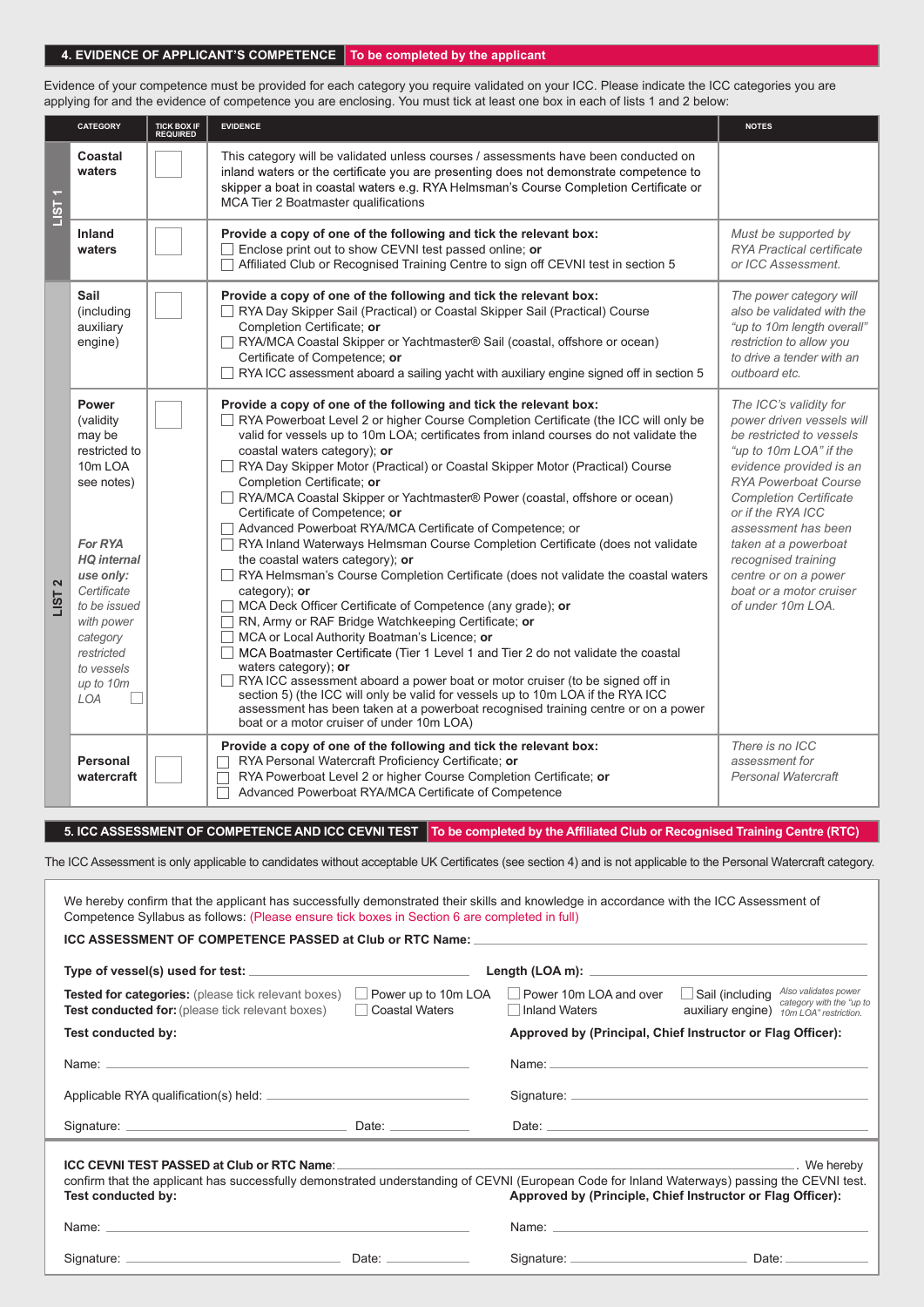## 6. SYLLABUS FOR ICC ASSESSMENT OF COMPETENCE | To be completed by the Affiliated Club or Recognised Training Centre (RTC

## **ORAL / WRITTEN ELEMENTS**

#### **ALL CANDIDATES**

#### **Regulations**

- **1.** Knows responsibility for keeping a proper lookout
- □ 2. Can determine a 'safe speed'
- **3.** Can recognise a potential collision situation
- **4.** Can identify 'give way' vessel in a collision situation
- **5.** Knows what action to take as 'give way' and 'stand on' vessel
- **6.** Knows responsibilities of a small vessel in a narrow channel
- **7.** Can recognise manoeuvring signals (1.2.3 & 5 short blasts)
- **8.** Can make and recognise visual distress signals

#### **Safety**

- 1. Is able to use and instruct crew on the use of:
	- Life jackets
	- Distress alerting (e.g. DSC VHF, EPIRB, Flares, etc.)
	- Fire extinguishers
	- Kill cord (if fitted)
- **2.** Can prepare a boat for use and take sensible
	- precautions before setting out, including:
	- Engine checks
	- Check fuel for range / duration of trip
	- Obtain weather forecast
	- Avoid overloading boat

## **CANDIDATES FOR COASTAL WATERS ONLY**

#### **Regulations**

- **1.** Knows rules relating to Traffic Separation Schemes
- **2.** Knows requirements for navigation lights and shapes to be displayed by own vessel
- **3.** Can recognise the following from the lights: Power driven, sailing vessel, vessel at anchor, tug and tow, fishing vessel, dredger
- **4.** Knows sound signal to be made by vessels as in Q3

#### **Navigation** (Chart & Plotting Instruments required)

- □ 1. Can interpret a navigational chart, understand significance of charted depths and drying heights and can identify charted hazards
- **2.** Can plot position by cross bearings and by latitude / longitude
- **3.** Can determine magnetic course to steer, making allowances for leeway and tidal stream
- **4.** Can use a tide table to find times and heights of high and low water at a standard port
- **5.** Can determine direction and rate of tidal stream from a tidal stream atlas or tidal diamonds on a chart
- □ 6. Understands basic use of GPS

#### **Pilotage**

- **1.** Can recognise, by day and night, and understand significance of buoys of the IALA system
- **2.** Knows sources of information on: local regulations, port entry and departure signals, VTS and Port Operations Radio
- **3.** Can plan a harbour entry/departure, taking account of possible presence of large vessels and avoiding navigational hazards

#### **PRACTICAL ELEMENTS**

#### **ALL CANDIDATES**



#### □ 1. Start

- Give safety briefing including use of safety equipment
- Has listened to weather forecasts
- Pre start engine checks
- Use kill cord (if fitted)
- Start engine
- Check cooling
- Knows fuel range

#### **2. Depart from Pontoon**

- Understands use of springs to depart from lee wall/pontoon
- Communicate with crew
- Position fenders correctly

#### **3. 360° Turn in Confined Space**

#### **4. Securing to Buoy**

- Communicate effectively with crew
- Prepare warp
	- Choose correct angle of approach
- Control speed of approach
- Secure boat effectively
- Depart from the mooring safely

#### **5. Man Overboard**

- Observe MOB or instruct crew to do so
- Demonstrate correct direction and speed of approach
- Make suitable contact with MOB

## **6a. Planing Speed Manoeuvres (if appropriate)**

- Choose suitable area
- Show awareness of other water users
- Warn crew before each manoeuvre
- Look around before S and U turns
- Control speed on U turns

#### **6b. Handling Under Sail (if appropriate)**

- Sail triangular course with one leg to windward
- Choose suitable area for hoisting/lowering sails
- Use sails suitable for prevailing conditions
- Show awareness of wind direction
- Trim sails correctly on each point of sailing
- Warn crew before manoeuvres
- Look round before tacking and gybing
- Control sails during tacking and gybing
- **7. Coming Alongside Windward Pontoon**
	- Communicate effectively with crew
	- Show awareness of other water users
	- Prepare warps/fenders
	- Choose correct angle of approach
	- Control speed of approach
	- Stop boat in place required and secure to pontoon
	- Stop engine